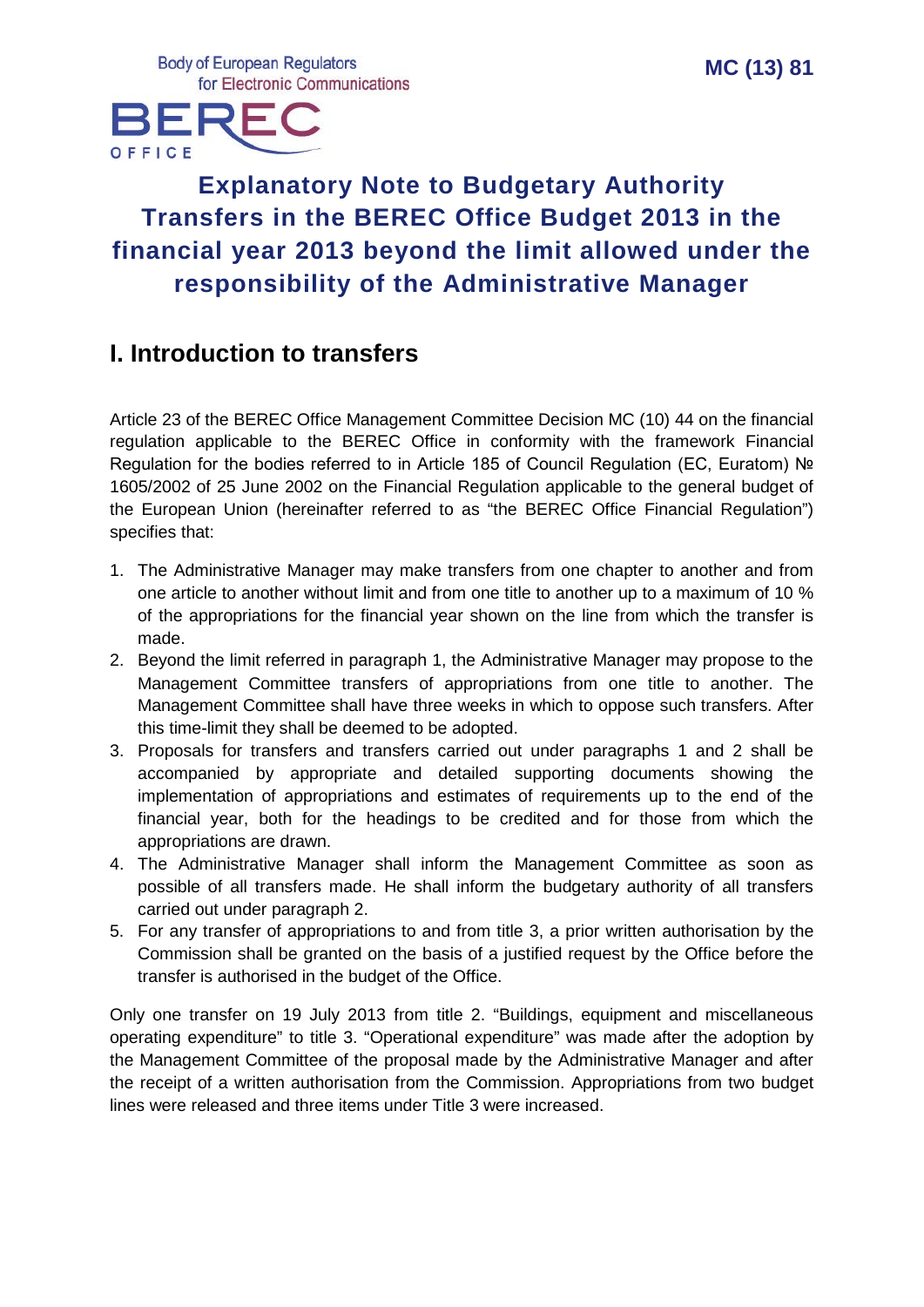### **II. Revenues**

No changes on revenue side. All the transfers were made within section 2000, European Community subsidy for titles 1, 2 and 3.

## **III. Expenditure**

### **1. Transfer between Title 2 and Title 3**

Legal base:

- 1. Art. 23(2) of the BEREC Office Financial Regulation for the transfers between Titles and beyond the limit of a maximum of 10% of the budget line, the Administrative Manager may propose to the Management Committee transfers from one Title to another. The Management Committee shall have three weeks in which to oppose such transfers. After this time-limit they shall be deemed to be adopted.
- 2. Art. 23(5) of the BEREC Office Financial Regulation transfers to and from title 3 with prior written authorisation by the Commission on the bases of justified request from the Office.

Explanation: On 8 May 2013 the Administrative Manager proposed the Management Committee the transfer of budget from Title 1 and 2 to Title 3 as follows:

- all 2011 surplus for Titles 1 and 2 in value of EUR 353,231.48.
- EUR 130,000 from two budget lines under Title 2:
	- $O$  A-2500 EUR 80 000
	- $O$  A-2009 EUR 50 000

Total to be transferred: EUR **483,231.48**

In the period 8-29 May 2013 the BEREC Office did not receive any objections from the Management Committee to the proposed total transfer of EUR. The proposed transfers were therefore adopted by the Management Committee.

On 11 June DG CONNECT forwarded the confirmation from DG BUDG that the BEREC Office transfer request has been validated.

On 19 July the BEREC Office transferred the requested EUR 130,000 from two budget lines under Title 2 (EUR 80 000 from A2500 and EUR 50 000 A02009).

The transfers of 19 July 2013 between Title 2 and Title 3 are reflected in column 5 of the Annex.

The surplus for Titles 1 and 2 in value of EUR 353,231.48 was not transferred. The Commission explained in July 2013 that surplus from year 2011, which has not been divided between budget chapters, articles or budget items, cannot be transferred. Surplus from year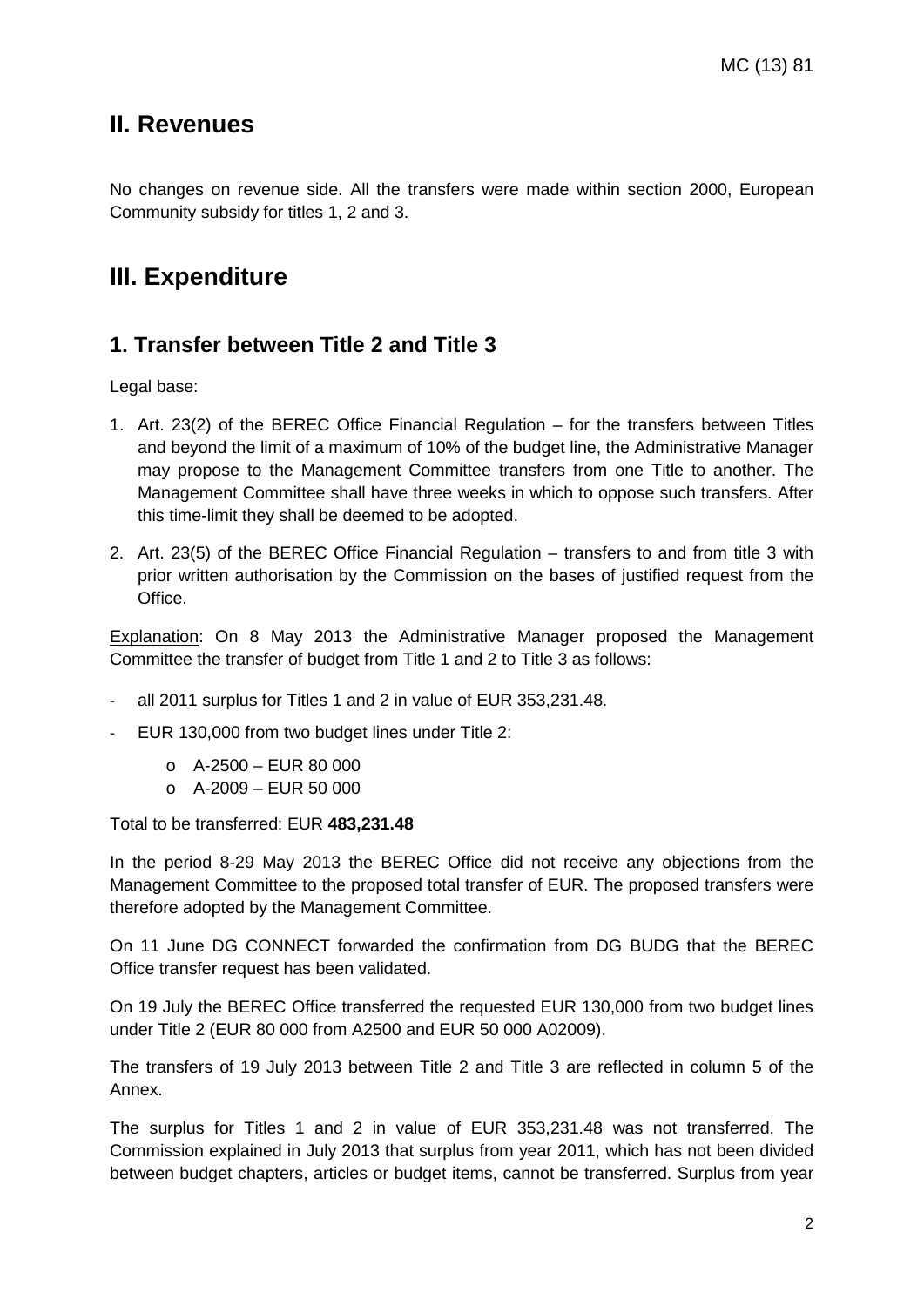2011 was not divided when submitted for the Management Committee's approval in February 2013 (based on Office Budget 2013, which was approved by the Budgetary Authority in December 2012). The reason for not splitting the surplus 2011 between the budget items was the fact, that the BEREC Office was knowledgeable about the additional budget requirements under Title 3, which were already needed in Q2 of year 2013. BEREC Office was expecting an early transfer into Title 3. Transfer of surplus 2011, which was not splitted, was expected to speed up the procedure.

The unused, although authorised transfer request of EUR 353,231.48 was included in the needs calculation and in the relevant amendment requests of the Amending Budget 2013/1. The Amending Budget 2013/1 was approved by the Management Committee on 13 August 2013 and the transactions related to the amending budget were executed in September 2013.

#### **1.1. Releases of resources**

**Chapter 20 "Rental of buildings and associated costs"/ Article 200 "Buildings and associated costs"/ Item A-2009 "Other expenditure relating to the acquisition, construction or maintenance of a building"**

#### Amount released: EUR - 50 000,- on 19/07/2013

Explanation: Taking into account the fact that the BEREC Office premises were refurbished in 2011, the need for construction or maintenance costs in 2013 will be lower than previously planned.

#### **Chapter 25 "Expenditure on formal and other meetings"/ Item A-2500 "Meetings in general"**

#### Amount released: EUR - 80 000,- on 19/07/2013

**Explanation:** The activities, which previously were paid from that budget line, such as BEREC plenary meetings, Contact Network meetings, providing assistance and executive support to the BEREC Chair and Vice-chairs, public debriefings, participation of BEREC in international events and others, are directly linked to the operational activity of BEREC and therefore should be financed from the budget dedicated to operational activities, namely Title 3.

#### **Total released: EUR -130 000,-**

#### **1.2. Increases on budget lines**

**Chapter 30 "Support to implementation of BEREC WP 2013"/ Article 300 "Support to implementation of BEREC WP 2013"/ Item B-3001 "Support to the BEREC Expert Working Groups"**

#### Amount increased: EUR 30 000,- on 19/07/2013

Explanation: Travel reimbursements to BEREC experts started only in March 2012 (after approval by the Board of relevant regulation) and there was no data available for realistic forecasts.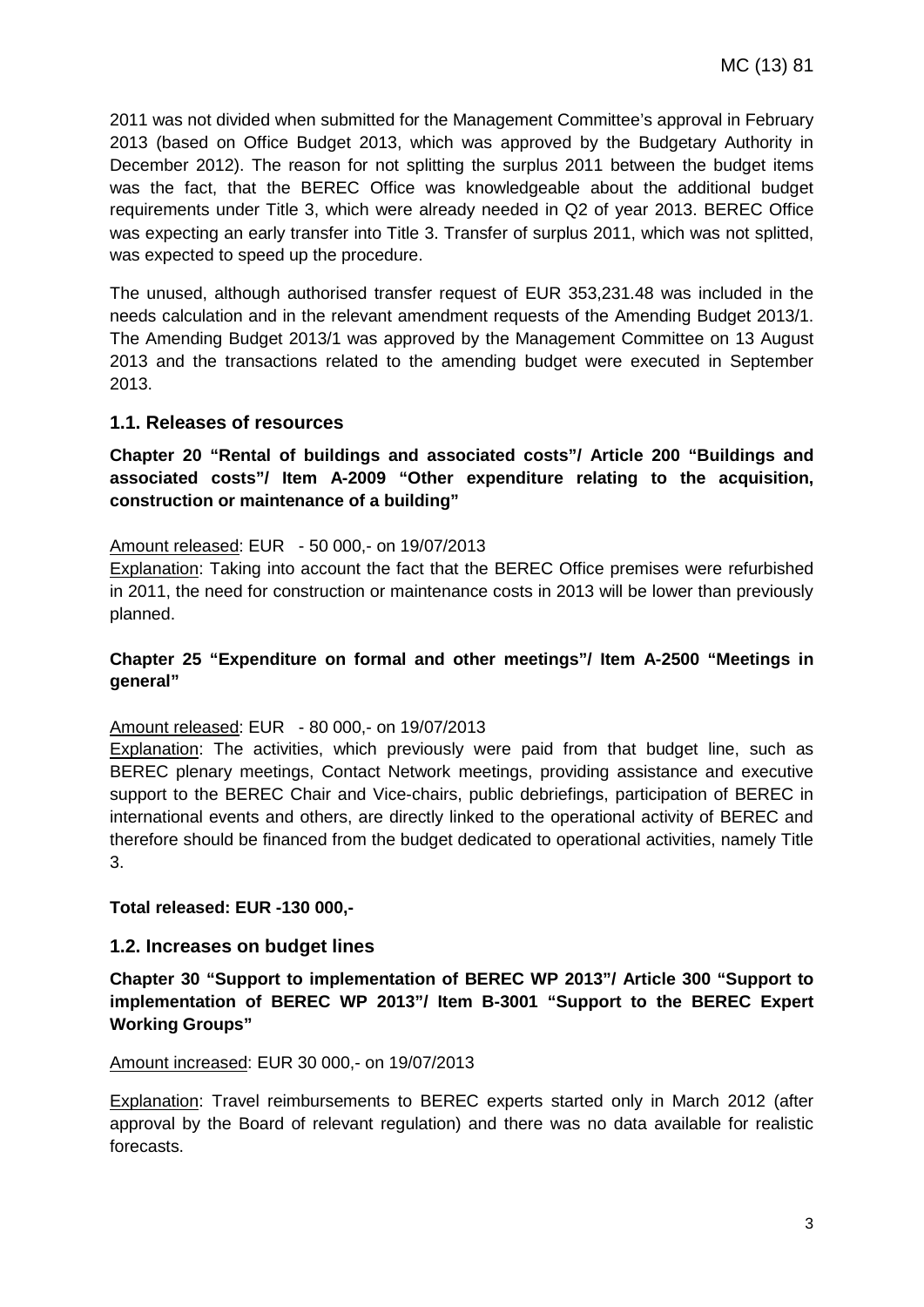#### **Chapter 30 "Support to implementation of BEREC WP 2013"/ Article 300 "Support to implementation of BEREC WP 2013"/ Item B-3002 "Activities under Articles 7 and 7a Framework Directive"**

#### Amount increased: EUR 5 000,- on 19/07/2013

Explanation: Travel reimbursements to BEREC experts started only in March 2012 (after approval by the Board of relevant regulation) and there was no data available for realistic forecasts.

**Chapter 31 "Horizontal activities (other support not directly related to BEREC WP"/ Article 310 "Horizontal activities (other support not directly related to BEREC WP"/ Item B-3101 "Other support activities to BEREC"**

#### Amount increased: EUR 95 000,- on 19/07/2013

Explanation: The activities, which previously were paid from another budget line (A-2500), such as BEREC CNs and Plenaries, providing assistance and executive support to the BEREC Chair and Vice-Chairs, public debriefings and participation of BEREC on international events, are directly linked to the operational activity of BEREC. Therefore these expenditures should be financed from the budget dedicated to operational activities under Title 3.

#### **Total increased: EUR 130 000,-**

### **2. Other transfers in 2013**

All the other transfers between January and December 2013 were made within titles 1. "Staff", 2. "Buildings, equipment and miscellaneous operating expenditure" and 3. "Operational expenditure" respectively and were therefore made within the responsibility limits of the Administrative Manager.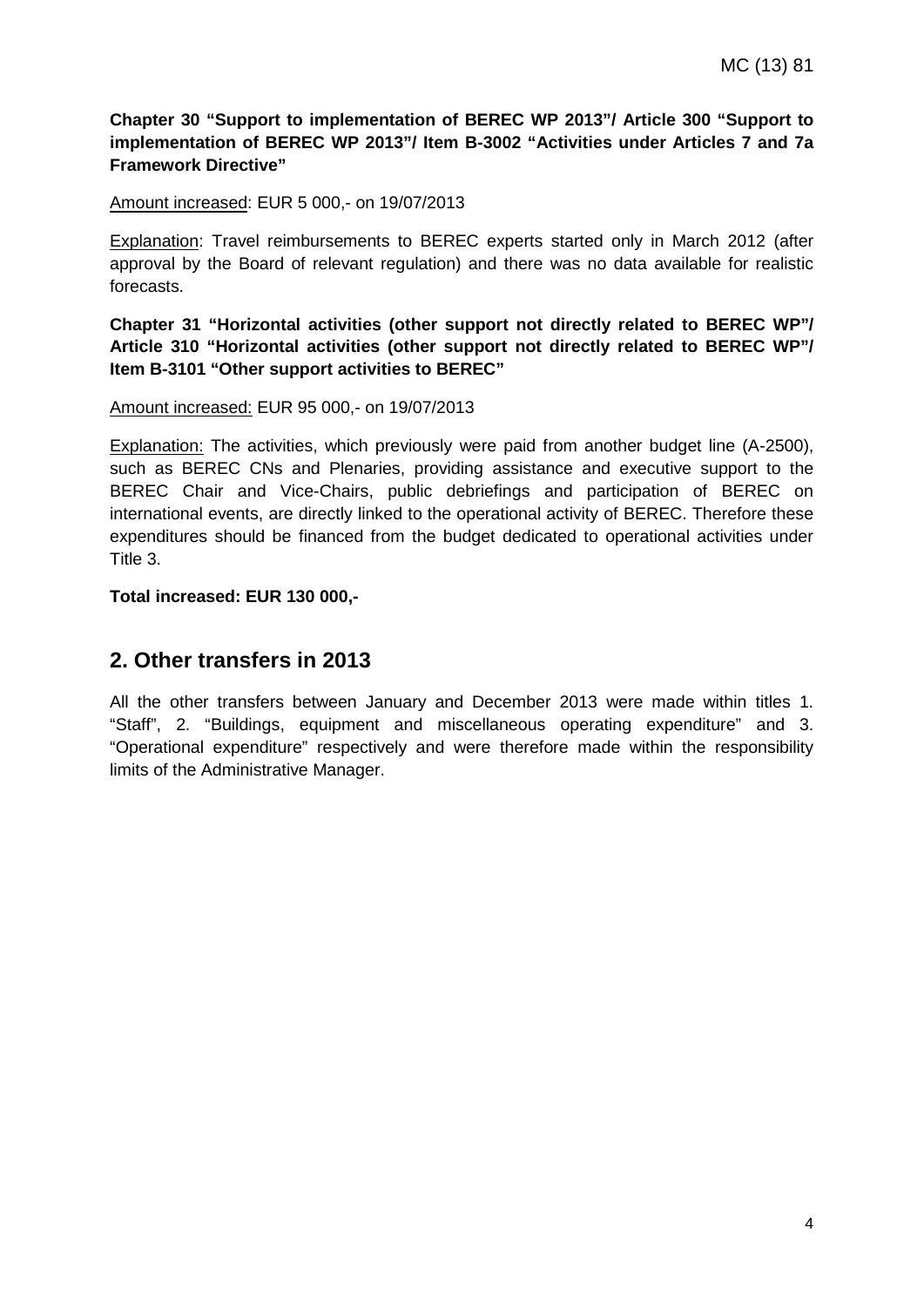## <span id="page-4-1"></span><span id="page-4-0"></span>**Annex: Overview of Transfers in BEREC Office Budget 2013**

### **Expenditure**

| <b>Budget</b><br>Line | <b>Budget Item Description</b>                | <b>Budget 2013</b><br>approved by<br><b>Budgetary</b><br><b>Authority</b> | <b>Transfers</b><br>Jan-July<br>2013 within<br>Titles <sup>1</sup> | <b>Transfers</b><br><b>July 2013</b><br><b>between</b><br>Titles <sup>2</sup> | <b>Budget</b><br>with<br>transfers<br>Jan-July<br>2013 | <b>Final budget</b><br><b>December</b><br><b>2013</b> (after<br>AMBU 2013/1<br>and transfers<br>within titles) |
|-----------------------|-----------------------------------------------|---------------------------------------------------------------------------|--------------------------------------------------------------------|-------------------------------------------------------------------------------|--------------------------------------------------------|----------------------------------------------------------------------------------------------------------------|
| $\mathbf 1$           | 2                                             | 3                                                                         | $\overline{4}$                                                     | 5                                                                             | 6                                                      | $\overline{7}$                                                                                                 |
|                       | <b>Budget</b>                                 | 3,768,696                                                                 |                                                                    |                                                                               | 3,768,696                                              | 3,556,000                                                                                                      |
| $\vert$ 1             | <b>STAFF</b>                                  | 2,518,705                                                                 |                                                                    |                                                                               | 2,518,705                                              | 2,333,409                                                                                                      |
| $11$                  | <b>STAFF IN ACTIVE EMPLOYMENT</b>             | 1,988,705                                                                 | $-147,680$                                                         |                                                                               | 1,841,025                                              | 1,486,309                                                                                                      |
| 110                   | <b>Staff in active employment</b>             | 1,349,785                                                                 | $-151,000$                                                         |                                                                               | 1,198,785                                              | 1,028,009                                                                                                      |
| 1100                  | <b>Basic salaries</b>                         | 1,049,785                                                                 | $-151,000$                                                         |                                                                               | 898,785                                                | 748,509                                                                                                        |
| 1101                  | Family allowances                             | 130,000                                                                   |                                                                    |                                                                               | 130,000                                                | 130,000                                                                                                        |
| 1102                  | Expatriation and foreign-residence allowances | 170,000                                                                   |                                                                    |                                                                               | 170,000                                                | 149,500                                                                                                        |
| 111                   | <b>Contract staff and other staff</b>         | 556,920                                                                   |                                                                    |                                                                               | 556,920                                                | 364,600                                                                                                        |
| 1110                  | Contract staff                                | 211,120                                                                   |                                                                    |                                                                               | 211,120                                                | 109,300                                                                                                        |
| 1111                  | Seconded national experts                     | 345,800                                                                   |                                                                    |                                                                               | 345,800                                                | 255,300                                                                                                        |

 $1$  Article 23(1) of the Decision MC (10) 44 of the Management Committee on the financial regulation applicable to the BEREC Office - budgetary transfers initiated by BEREC Office Administrative Manager. The Administrative Manager may make transfers from one chapter to another and from one article to another without limit and from one title to another up to a maximum of 10 % of the appropriations for the financial year shown on the line from which the transfer is made.

 $2$  Article 23(2) of the Decision MC (10) 44 of the Management Committee on the financial regulation applicable to the BEREC Office - the Administrative Manager may propose to the Management Committee transfers from one Title to another. The Management Committee shall have three weeks in which to oppose such transfers. After this time-limit they shall be deemed to be adopted.

Article 23(5) of the Decision MC (10) 44 of the Management Committee on the financial regulation applicable to the BEREC Office - for any transfer of appropriations to and from title 3, a prior written authorisation by the Commission shall be granted on the basis of a justified request by the Office.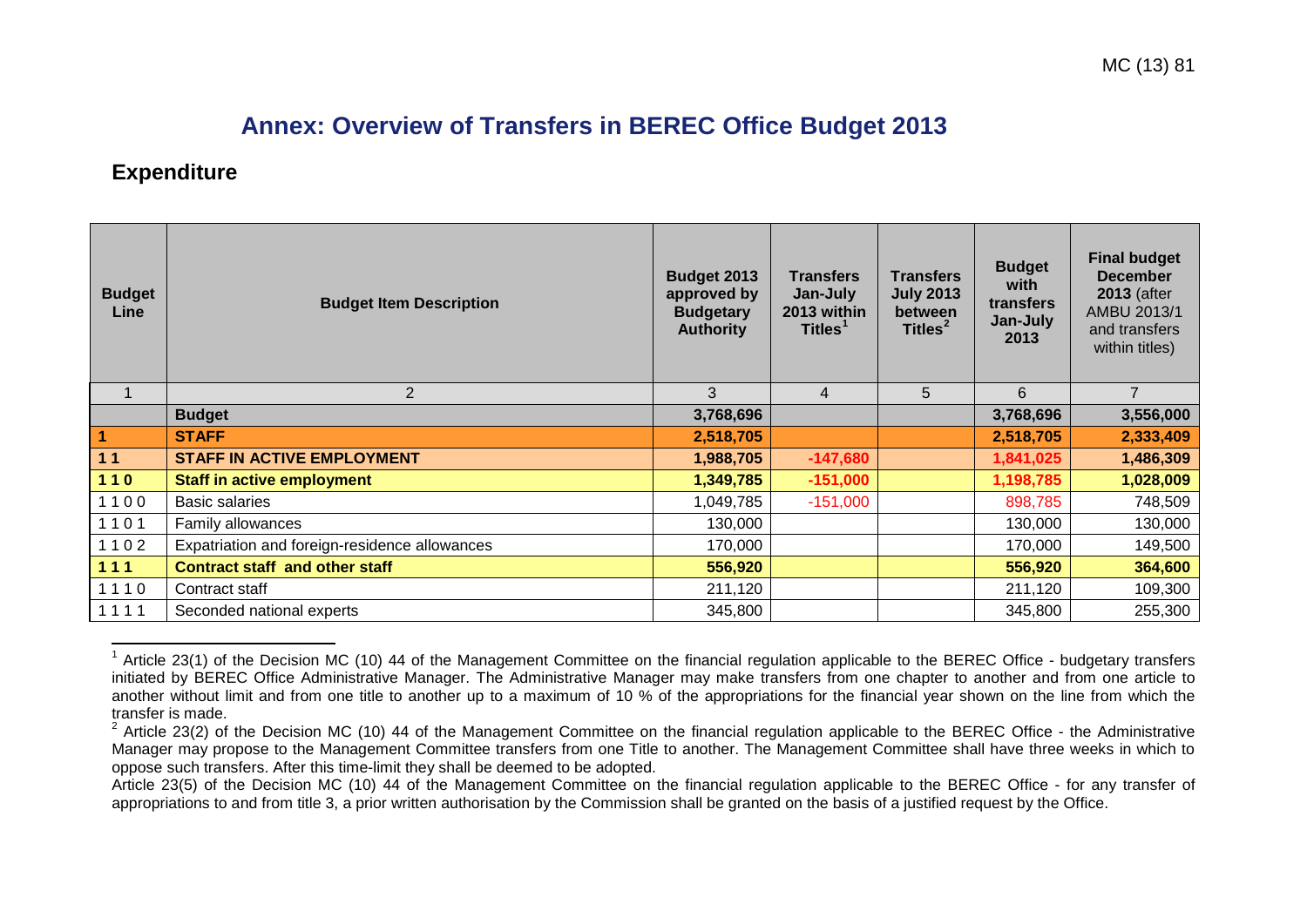| <b>Budget</b><br>Line | <b>Budget Item Description</b>                                               | Budget 2013<br>approved by<br><b>Budgetary</b><br><b>Authority</b> | <b>Transfers</b><br>Jan-July<br>2013 within<br><b>Titles</b> | <b>Transfers</b><br><b>July 2013</b><br>between<br><b>Titles</b> | <b>Budget</b><br>with<br>transfers<br>Jan-July<br>2013 | <b>Final budget</b><br><b>December</b><br>2013 (after<br>AMBU 2013/1<br>and transfers<br>within titles) |
|-----------------------|------------------------------------------------------------------------------|--------------------------------------------------------------------|--------------------------------------------------------------|------------------------------------------------------------------|--------------------------------------------------------|---------------------------------------------------------------------------------------------------------|
| $112$                 | <b>Employer's social security contributions</b>                              | 48,000                                                             |                                                              |                                                                  | 48,000                                                 | 56,200                                                                                                  |
| 1120                  | Insurance against sickness                                                   | 30,000                                                             |                                                              |                                                                  | 30,000                                                 | 37,000                                                                                                  |
| 1121                  | Insurance against accidents and occupational disease                         | 6,000                                                              |                                                              |                                                                  | 6,000                                                  | 5,600                                                                                                   |
| 1122                  | Insurance against unemployment                                               | 12,000                                                             |                                                              |                                                                  | 12,000                                                 | 13,600                                                                                                  |
| 1123                  | Constitution or maintenance of pension rights                                |                                                                    |                                                              |                                                                  |                                                        |                                                                                                         |
| $113$                 | <b>Miscellaneous allowances and grants</b>                                   | 34,000                                                             | 3,320                                                        |                                                                  | 37,320                                                 | 37,500                                                                                                  |
| 1130                  | Childbirth and death allowances and grants                                   | 1,000                                                              |                                                              |                                                                  | 1,000                                                  | 1,000                                                                                                   |
| 1131                  | Travel expenses for annual leave                                             | 33,000                                                             | 3,320                                                        |                                                                  | 36,320                                                 | 36,500                                                                                                  |
| 1139                  | Other allowances                                                             |                                                                    |                                                              |                                                                  |                                                        |                                                                                                         |
| 119                   | <b>Salary weightings</b>                                                     | $\mathbf 0$                                                        |                                                              |                                                                  | $\mathbf{0}$                                           | $\mathbf{0}$                                                                                            |
| 1190                  | Salary weightings                                                            |                                                                    |                                                              |                                                                  |                                                        |                                                                                                         |
| 1191                  | Adjustments to remunerations                                                 |                                                                    |                                                              |                                                                  |                                                        |                                                                                                         |
| $12$                  | <b>MISCELLANEOUS EXPENDITURE ON STAFF RECRUITMENT</b><br><b>AND TRANSFER</b> | 190,000                                                            | $-3,320$                                                     |                                                                  | 186,680                                                | 156,400                                                                                                 |
| $120$                 | <b>Recruitment expenses</b>                                                  | 33,000                                                             |                                                              |                                                                  | 33,000                                                 | 91,950                                                                                                  |
| 1200                  | <b>Travel expenses</b>                                                       | 30,000                                                             | $-1,500$                                                     |                                                                  | 28,500                                                 | 25,038                                                                                                  |
| 1201                  | Miscellaneous expenditure on staff recruitment                               | 3,000                                                              | 1,500                                                        |                                                                  | 4,500                                                  | 66,912                                                                                                  |
| $121$                 | <b>Expenses on entering/leaving</b>                                          | 157,000                                                            | $-3,320$                                                     |                                                                  | 153,680                                                | 64,450                                                                                                  |
| 1210                  | Travel expenses on entering/leaving                                          | 47,000                                                             |                                                              |                                                                  | 47,000                                                 | 4,500                                                                                                   |
| 1211                  | Installation, resettlement and transfer allowances                           | 30,000                                                             |                                                              |                                                                  | 30,000                                                 | 25,050                                                                                                  |
| 1212                  | Removal expenses                                                             | 30,000                                                             | $-3,320$                                                     |                                                                  | 26,680                                                 | 14,000                                                                                                  |
| 1213                  | Daily subsistence allowances                                                 | 50,000                                                             |                                                              |                                                                  | 50,000                                                 | 20,900                                                                                                  |
| 13                    | <b>MISSIONS AND DUTY TRAVEL</b>                                              | 200,000                                                            |                                                              |                                                                  | 200,000                                                | 224,700                                                                                                 |
| 1300                  | Mission expenses, duty travel expenses and other ancillary<br>expenditure    | 200,000                                                            |                                                              |                                                                  | 200,000                                                | 224,700                                                                                                 |
| $14$                  | <b>SOCIOMEDICAL SERVICES</b>                                                 | 30,000                                                             |                                                              |                                                                  | 30,000                                                 | 7,000                                                                                                   |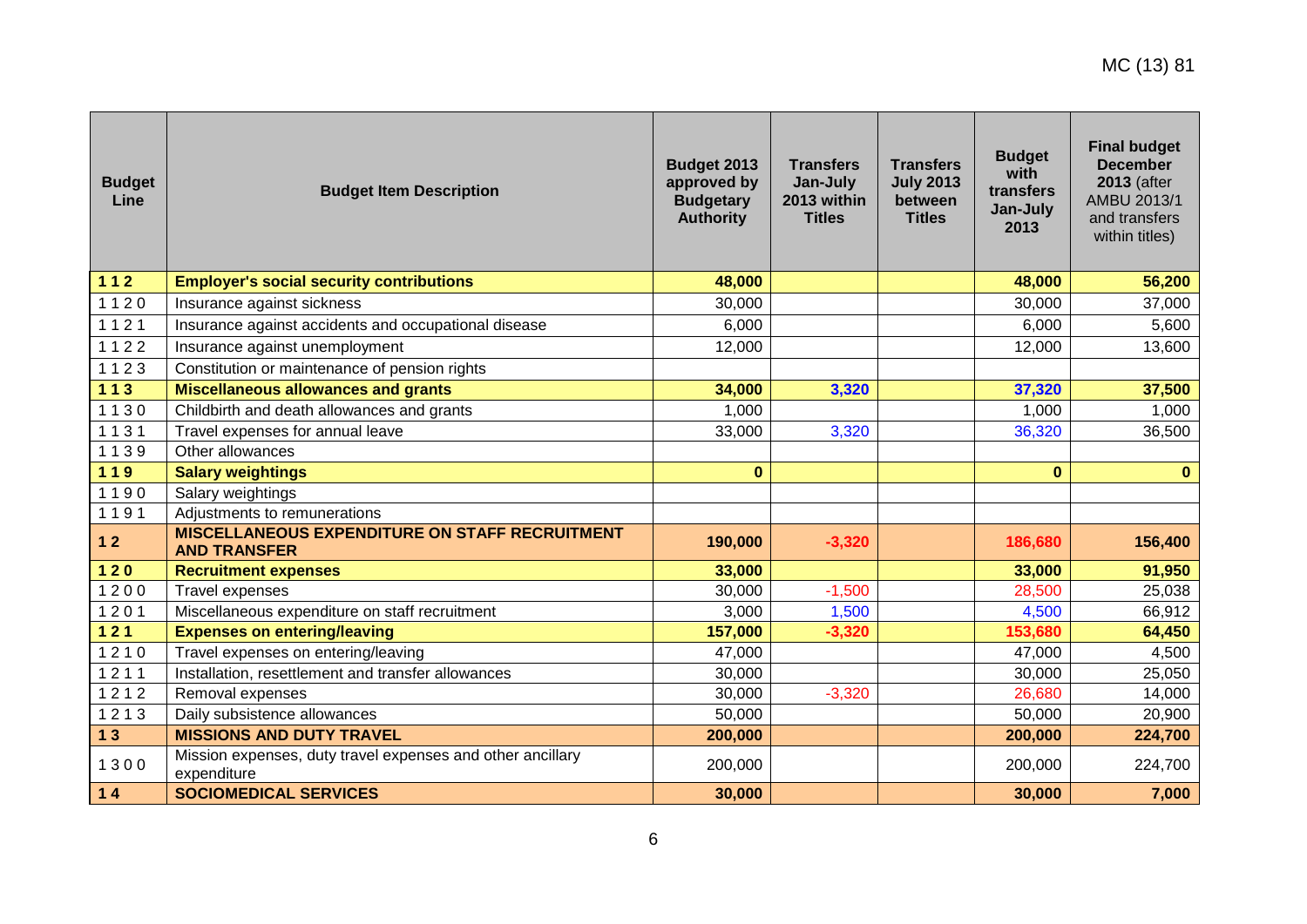| <b>Budget</b><br>Line | <b>Budget Item Description</b>                                                              | Budget 2013<br>approved by<br><b>Budgetary</b><br><b>Authority</b> | <b>Transfers</b><br>Jan-July<br>2013 within<br><b>Titles</b> | <b>Transfers</b><br><b>July 2013</b><br>between<br><b>Titles</b> | <b>Budget</b><br>with<br>transfers<br>Jan-July<br>2013 | <b>Final budget</b><br><b>December</b><br>2013 (after<br>AMBU 2013/1<br>and transfers<br>within titles) |
|-----------------------|---------------------------------------------------------------------------------------------|--------------------------------------------------------------------|--------------------------------------------------------------|------------------------------------------------------------------|--------------------------------------------------------|---------------------------------------------------------------------------------------------------------|
| $140$                 | <b>Medical service</b>                                                                      | 30,000                                                             |                                                              |                                                                  | 30,000                                                 | 7,000                                                                                                   |
| 1400                  | Medical service                                                                             | 30,000                                                             |                                                              |                                                                  | 30,000                                                 | 7,000                                                                                                   |
| 15                    | <b>TRAININGS</b>                                                                            | 60,000                                                             |                                                              |                                                                  | 60,000                                                 | 80,000                                                                                                  |
| $150$                 | <b>Training</b>                                                                             | 60,000                                                             |                                                              |                                                                  | 60,000                                                 | 80,000                                                                                                  |
| 1500                  | Training                                                                                    | 60,000                                                             |                                                              |                                                                  | 60,000                                                 | 80,000                                                                                                  |
| 16                    | <b>EXTERNAL SER VICES</b>                                                                   | 30,000                                                             | 151,000                                                      |                                                                  | 181,000                                                | 370,000                                                                                                 |
| 1600                  | <b>External services</b>                                                                    | 30,000                                                             | 151,000                                                      |                                                                  | 181,000                                                | 370,000                                                                                                 |
| 17                    | <b>REPRESENTATION AND MISCELLANEOUS STAFF COSTS</b>                                         | 20,000                                                             |                                                              |                                                                  | 20,000                                                 | 9,000                                                                                                   |
| 1700                  | Representation, receptions and events, and miscellaneous staff<br>expenses                  | 20,000                                                             |                                                              |                                                                  | 20,000                                                 | 9,000                                                                                                   |
| $\mathbf{2}$          | <b>BUILDINGS, EQUIPMENT AND MISCELLANEOUS OPERATING</b><br><b>EXPENDITURE</b>               | 647,000                                                            |                                                              | $-130,000$                                                       | 517,000                                                | 293,600                                                                                                 |
| 20                    | <b>RENTAL OF BUILDINGS AND ASSOCIATED COSTS</b>                                             | 115,000                                                            | $-3,800$                                                     | $-50,000$                                                        | 61,200                                                 | 68,520                                                                                                  |
| 200                   | <b>Buildings and associated costs</b>                                                       | 115,000                                                            | $-3,800$                                                     | $-50,000$                                                        | 61,200                                                 | 68,520                                                                                                  |
| 2000                  | Rent                                                                                        | 20,000                                                             |                                                              |                                                                  | 20,000                                                 | 26,920                                                                                                  |
| 2001                  | Insurance                                                                                   | 500                                                                |                                                              |                                                                  | 500                                                    | 1,000                                                                                                   |
| 2002                  | Water, gas, electricity and heating                                                         | 16,500                                                             |                                                              |                                                                  | 16,500                                                 | 19,400                                                                                                  |
| 2003                  | Cleaning                                                                                    | $\overline{0}$                                                     |                                                              |                                                                  | $\Omega$                                               | $\Omega$                                                                                                |
| 2004                  | Fitting-out and maintenance of premises                                                     | 5,000                                                              |                                                              |                                                                  | 5,000                                                  | $\Omega$                                                                                                |
| 2005                  | Security and surveillance of buildings                                                      | 16,000                                                             | 2,000                                                        |                                                                  | 18,000                                                 | 21,200                                                                                                  |
| 2009                  | Other expenditure relating to the acquisition, construction or<br>maintenance of a building | 57,000                                                             | $-5,800$                                                     | $-50,000$                                                        | 1,200                                                  | $\Omega$                                                                                                |
| 21                    | <b>INFORMATION TECHNOLOGY PURCHASES</b>                                                     | 230,000                                                            |                                                              |                                                                  | 230,000                                                | 126,050                                                                                                 |
| 210                   | <b>Information technology purchases</b>                                                     | 230,000                                                            |                                                              |                                                                  | 230,000                                                | 126,050                                                                                                 |
| 2100                  | Computer equipment                                                                          | 25,000                                                             |                                                              |                                                                  | 25,000                                                 | 7,450                                                                                                   |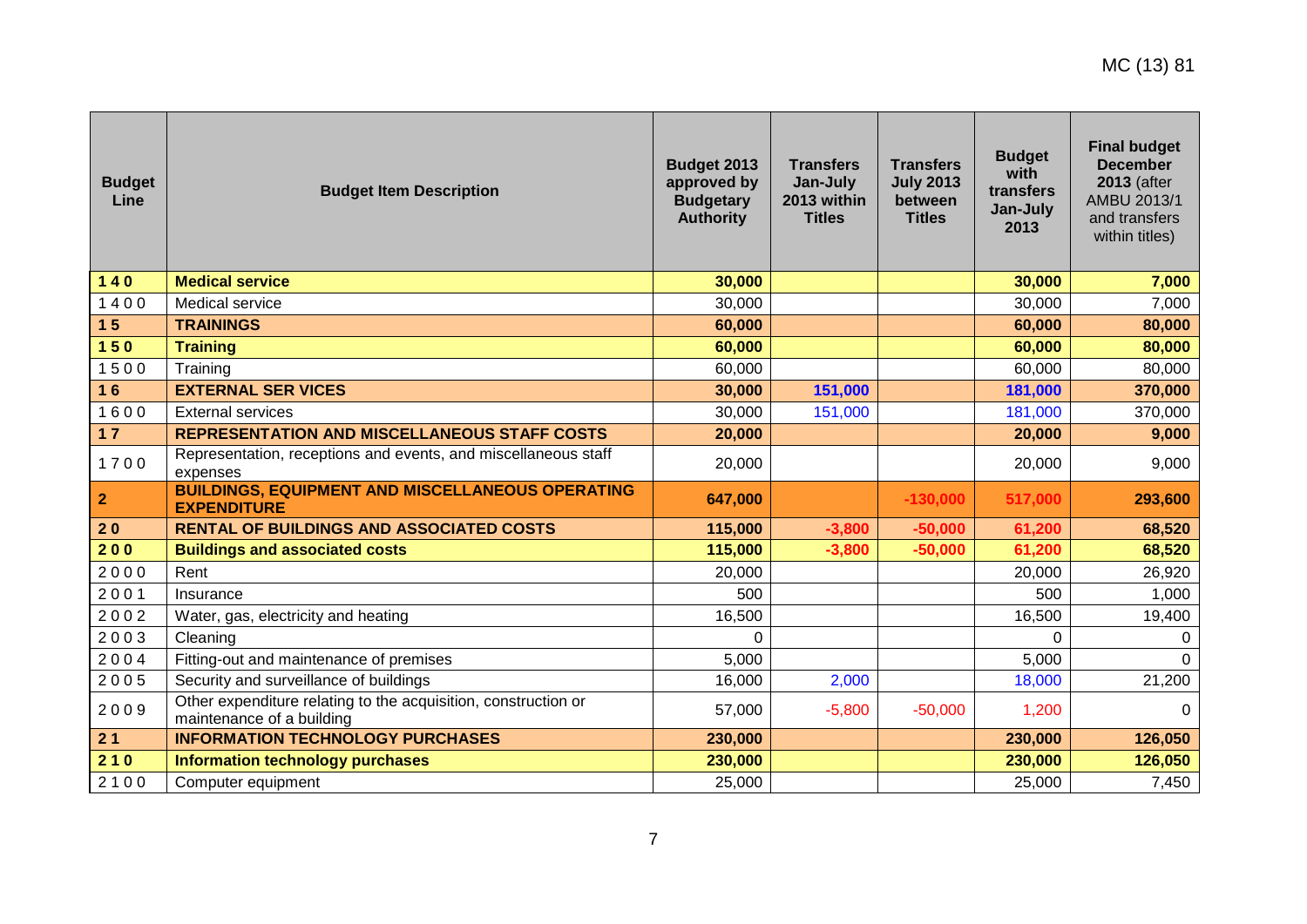| <b>Budget</b><br>Line | <b>Budget Item Description</b>                                 | Budget 2013<br>approved by<br><b>Budgetary</b><br><b>Authority</b> | <b>Transfers</b><br>Jan-July<br>2013 within<br><b>Titles</b> | <b>Transfers</b><br><b>July 2013</b><br>between<br><b>Titles</b> | <b>Budget</b><br>with<br>transfers<br>Jan-July<br>2013 | <b>Final budget</b><br><b>December</b><br>2013 (after<br>AMBU 2013/1<br>and transfers<br>within titles) |
|-----------------------|----------------------------------------------------------------|--------------------------------------------------------------------|--------------------------------------------------------------|------------------------------------------------------------------|--------------------------------------------------------|---------------------------------------------------------------------------------------------------------|
| 2101                  | Software                                                       | 140,000                                                            |                                                              |                                                                  | 140,000                                                | 73,000                                                                                                  |
| 2102                  | Other external data processing services                        | 65,000                                                             |                                                              |                                                                  | 65,000                                                 | 45,600                                                                                                  |
| $22$                  | <b>MOVABLE PROPERTY AND ASSOCIATED COSTS</b>                   | 55,000                                                             |                                                              |                                                                  | 55,000                                                 | 19,500                                                                                                  |
| 220                   | <b>Technical installations and electronic office equipment</b> | 20,000                                                             |                                                              |                                                                  | 20,000                                                 | 1,000                                                                                                   |
| 2200                  | Technical installations and electronic office equipment        | 20,000                                                             |                                                              |                                                                  | 20,000                                                 | 1,000                                                                                                   |
| 221                   | <b>Furniture</b>                                               | 30,000                                                             |                                                              |                                                                  | 30,000                                                 | 18,500                                                                                                  |
| 2210                  | Furniture                                                      | 30,000                                                             |                                                              |                                                                  | 30,000                                                 | 18,500                                                                                                  |
| 229                   | Other movable property and associated costs                    | 5,000                                                              |                                                              |                                                                  | 5,000                                                  | $\bf{0}$                                                                                                |
| 2290                  | Books, newspapers and documentation                            | 5,000                                                              |                                                              |                                                                  | 5,000                                                  | $\mathbf 0$                                                                                             |
| 2291                  | Cars, transport vehicles, and maintenance and repairs          | 0                                                                  |                                                              |                                                                  | 0                                                      | $\mathbf 0$                                                                                             |
| 2299                  | Other movable property, and maintenance and repairs            | $\Omega$                                                           |                                                              |                                                                  | $\Omega$                                               | $\Omega$                                                                                                |
| 23                    | <b>CURRENT ADMINISTRATIVE EXPENDITURE</b>                      | 92,000                                                             |                                                              |                                                                  | 92,000                                                 | 42,880                                                                                                  |
| 230                   | <b>Stationery and office supplies</b>                          | 15,000                                                             |                                                              |                                                                  | 15,000                                                 | 8,400                                                                                                   |
| 2300                  | Stationery and office supplies                                 | 15,000                                                             |                                                              |                                                                  | 15,000                                                 | 8,400                                                                                                   |
| 232                   | <b>Financial charges</b>                                       | 200                                                                |                                                              |                                                                  | 200                                                    | 300                                                                                                     |
| 2320                  | Bank charges                                                   | 200                                                                |                                                              |                                                                  | 200                                                    | 300                                                                                                     |
| 2321                  | Exchange rate losses                                           | $\Omega$                                                           |                                                              |                                                                  | $\Omega$                                               | $\Omega$                                                                                                |
| 2329                  | Other financial charges                                        | $\Omega$                                                           |                                                              |                                                                  | $\Omega$                                               | $\Omega$                                                                                                |
| 233                   | <b>Legal expenses</b>                                          | 76,800                                                             |                                                              |                                                                  | 76,800                                                 | 31,180                                                                                                  |
| 2330                  | Legal expenses                                                 | 12,000                                                             | 8,000                                                        |                                                                  | 20,000                                                 | 20,000                                                                                                  |
| 2331                  | Damages                                                        | 64,800                                                             | $-8,000$                                                     |                                                                  | 56,800                                                 | 11,180                                                                                                  |
| 235                   | <b>Other operating expenses</b>                                | $\bf{0}$                                                           |                                                              |                                                                  | $\bf{0}$                                               | 3,000                                                                                                   |
| 2350                  | Miscellaneous insurances                                       | 0                                                                  |                                                              |                                                                  | 0                                                      | 3,000                                                                                                   |
| 2359                  | Other operating expenses                                       | $\pmb{0}$                                                          |                                                              |                                                                  | 0                                                      | $\boldsymbol{0}$                                                                                        |